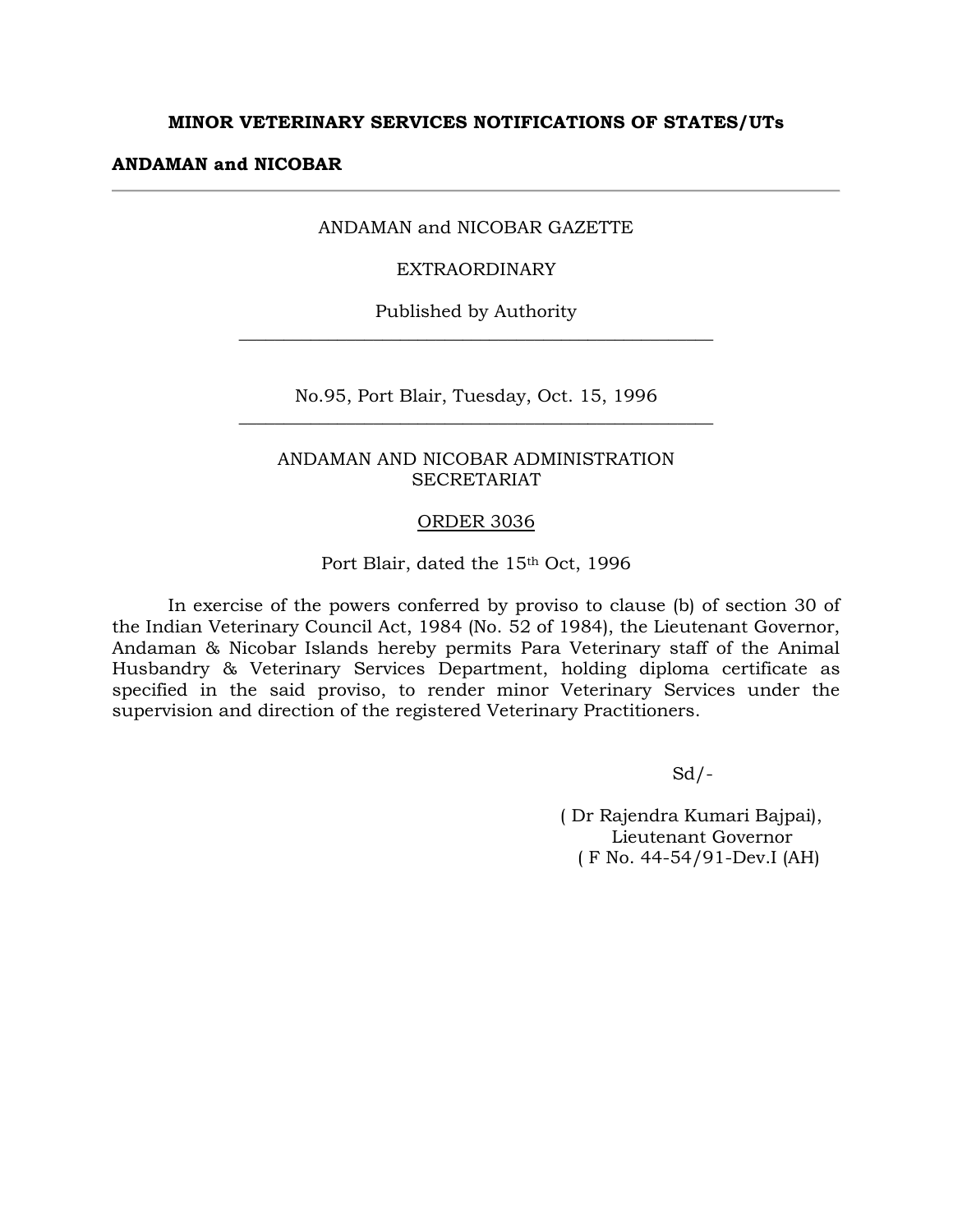Andaman and Nicobar Gazette

# EXTRAORDINARY

# Published by Authority  $\_$  . The contribution of the contribution of  $\mathcal{L}_\mathcal{A}$

No.96, Port Blair, Tuesday, Oct. 15, 1996 \_\_\_\_\_\_\_\_\_\_\_\_\_\_\_\_\_\_\_\_\_\_\_\_\_\_\_\_\_\_\_\_\_\_\_\_\_\_\_\_\_\_\_\_\_\_\_\_\_\_\_\_\_

# ANDAMAN AND NICOBAR ADMINISTRATION **SECRETARIAT**

## **NOTIFICATION**

Port Blair, dated the 15<sup>th</sup> Oct, 1996

No 91/96/F. No. 44-54/91-Dev.1 (AH). – In exercise of the powers conferred by the explanation to the proviso to clause (b) of section 30 of the Indian Veterinary Council Act, 1984, (No. 52 of 1984) the Lieutenant Governor, Andaman & Nicobar Islands hereby specifies the following preliminary diseases and the treatment of such ailments for the purposes of said explanation namely:-

- 1) To perform Artificial Insemination in Cattle & Buffaloes
- 2) To follow up Artificial Insemination cases and maintenance of records
- 3) To vaccinate animals to control diseases and to take timely veterinary aid measures.
- 4) To help in all the Animal Husbandry Extension Programmes, field demonstrations, Veterinary Camps etc.
- 5) (a) Handling of superficial surgical ailments like wounds including uterus/ surgical wounds abscess, fistula etc.
	- (b) Management of superficial Haemorrhage, burns using local antiseptic lotions, ointments etc.
	- (c) Intra uterino douching with Antiseptic lotion.
	- (d) Use of lugol's paint in animals not coming in heat
	- (e) First aid in case of prolapse of uterus
	- (f) Washing of mouth, hooves, teats, udder etc. with antiseptics.
	- (g) To provide first aid like Analgesics and Antipryreties in cases of fever and pain
	- (h) To provide first aid in Non-infectious diseases like Tympany, Constipations, Impaction, diarrhea, dysentery, Milk fever etc.
	- (i) Spraying of animals/ to control Ecto Parasites.
- 6) To maintain official records of Polyclinic, Disease, Investigation laboratories, Hospitals, Dispensaries, Livestock & Poultry Farms, Training Centre, Propaganda Unit / Vaccination Units etc.